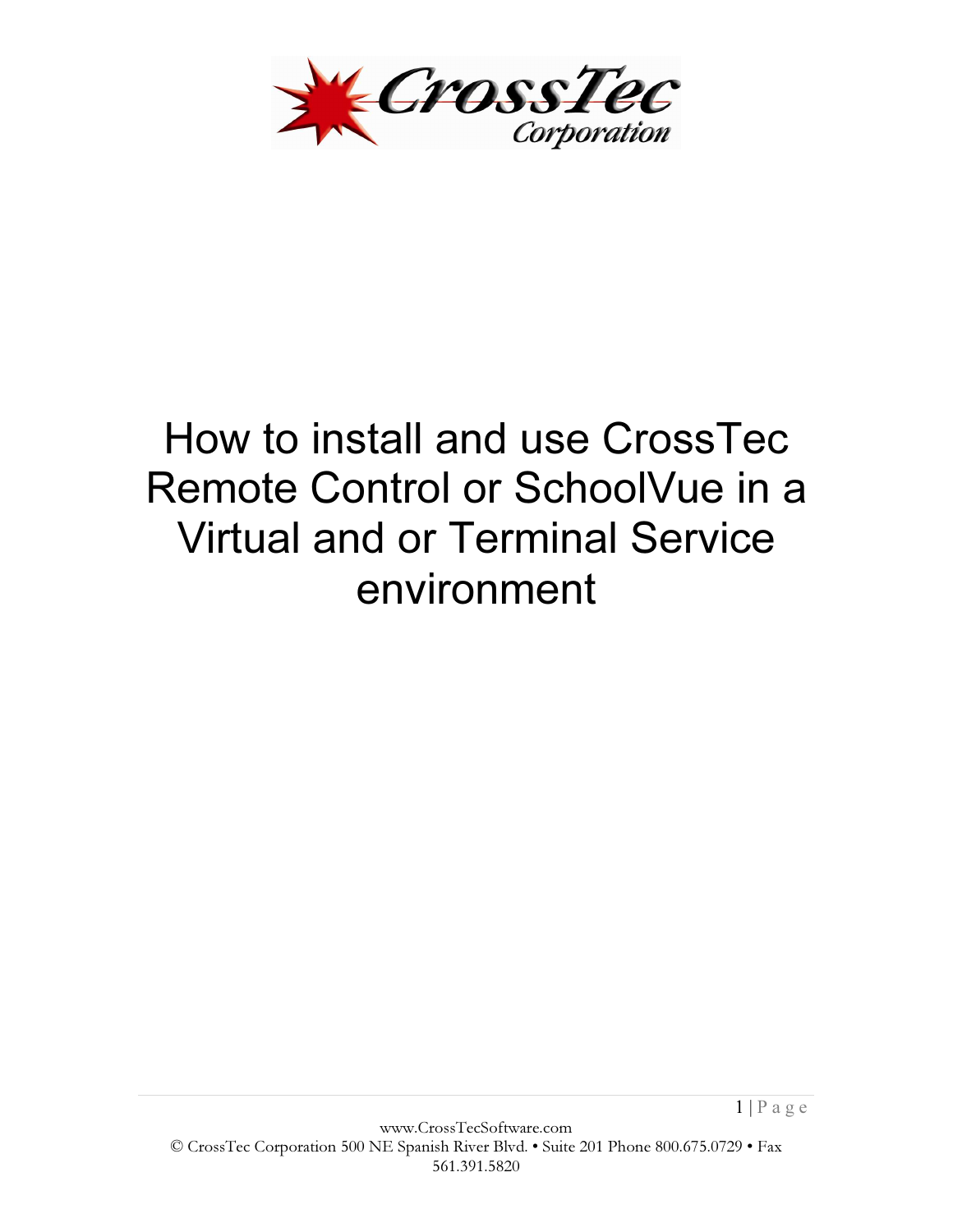

The below article explains the process to follow in order to install CrossTec Remote Control or SchoolVue into a Virtual environment or Terminal Service environment where one Computer has multiple terminals connected allowing multiple users to work from the same desktop.

### Installation Procedure

CrossTec has provided a setup program that will configure the CrossTec Remote Control\SchoolVue product to run as an Application in each terminal session attached to the Host machine. This configuration program creates all the required configuration files and sets the CrossTec Remote Control\SchoolVue Client to start when a user logs on to a terminal session connected to the host machine<br>Controgram Files (x86)\CrossTec\CrossTec\CrossTec\CrossTec\CrossTec\CrossTec\CrossTec\CrossTec\CrossTec\CrossTec\Cro machine.

To configure CrossTec Remote Control\SchoolVue for the Host machine (host server).

- 1. Install CrossTec Remote Control\SchoolVue on the host machine using the release setup.exe file that can be downloaded from our web site.
- 2. Once CrossTec Remote Control\SchoolVue is installed, Run the Client Configuration or Student configuration and go into the Terminal services.
- 3. On the Base Port enter the Number that you will like to use for the starting port by default is 25405 for the Terminal sessions you want to support.
- 4. Then click on ok and the setup is complete CrossTec Remote Control\SchoolVue is ready for use with Terminal sessions click on ok.



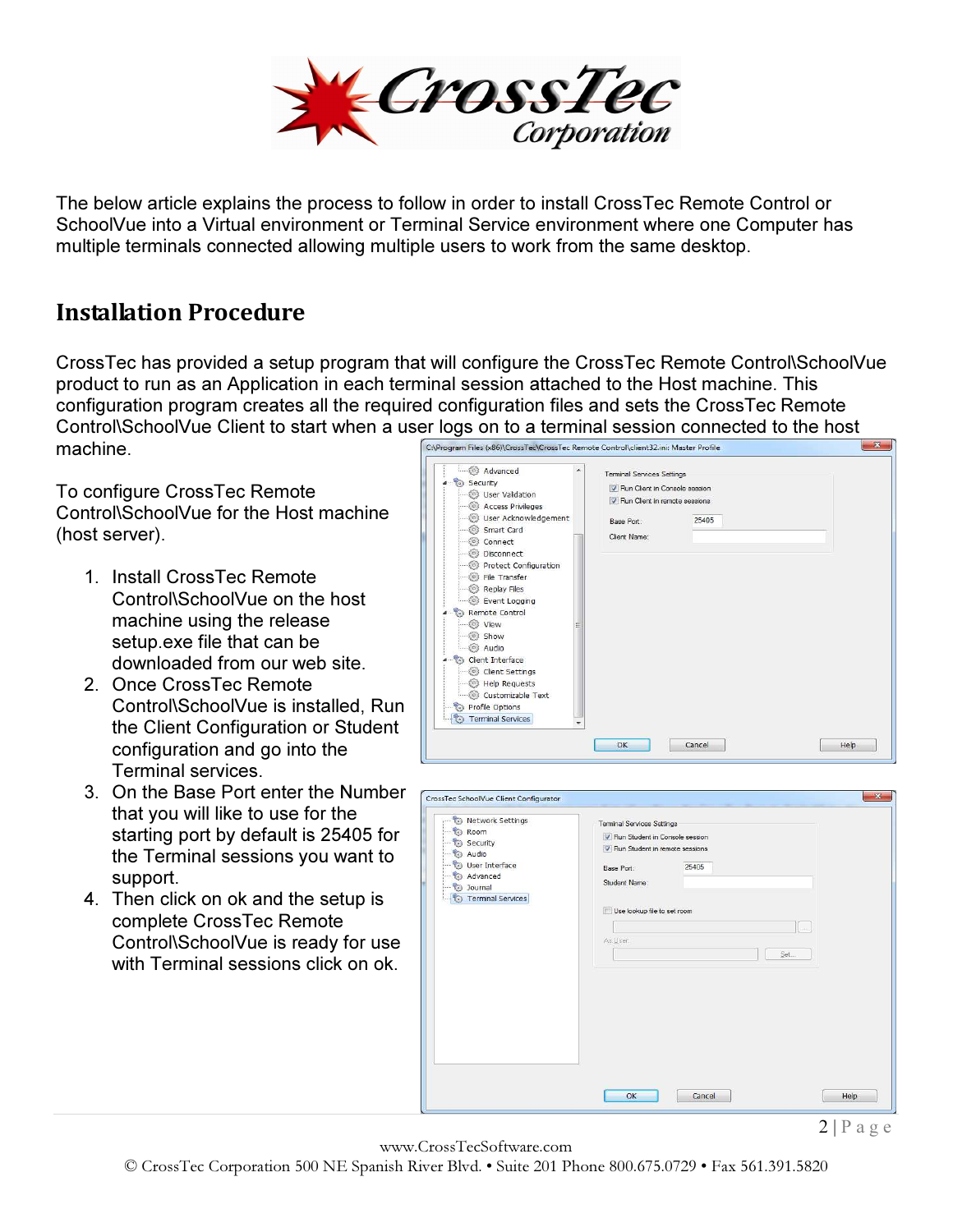

#### Connecting to a CrossTec Remote Control Client running in a Virtual or Terminal Service session.

For CrossTec Remote Control version 9.50 and up and SchoolVue 8.5 and up additional configuration options have been added to work with terminal services Clients. The same options apply when configuring the Control\Tutor to connect to Clients\Students running within a Virtual Environment or a Terminal Service Session

#### To connect to Virtual or Terminal Clients

- 1. Start the Remote Control Manager, and from the Network menu select configuration.
- 2. Select Connectivity and then the TCP/IP tab
- 3. Press the Settings button in the browsing section.
- 4. Press the add button to add a new broadcast address. Then press the advanced button.
- 5. Select the Terminal services option and enter the IP Address of the Host machine and the TCP port range used.
- 6. Press the OK Button to save the changes.
- 7. Once the Host machine address has been added CrossTec Remote Control can be used as normal to connect to or browse for Clients

| <b>B</b> General                          | Subnet                               |  |
|-------------------------------------------|--------------------------------------|--|
| Connectivity                              | Target IP address:                   |  |
| TCP/IP<br>IPX<br>ö3                       | Subnet mask                          |  |
| <sup>3</sup> NetBIOS<br><sup>o</sup> HTTP | Address Range                        |  |
| PIN Server                                | From IP address:                     |  |
| Remote Dialup<br>Advanced                 | To IP address:                       |  |
| Security<br>Settings                      | <b>O</b> Terminal Services           |  |
| Startup                                   | IP address:                          |  |
|                                           | Port range:<br>to                    |  |
|                                           | <b>Multicast</b>                     |  |
|                                           | 225.16.8.68<br>Multicast IP address: |  |
|                                           | OK<br>Cancel<br>Help<br><< Advanced  |  |
|                                           |                                      |  |
|                                           |                                      |  |
|                                           | Help                                 |  |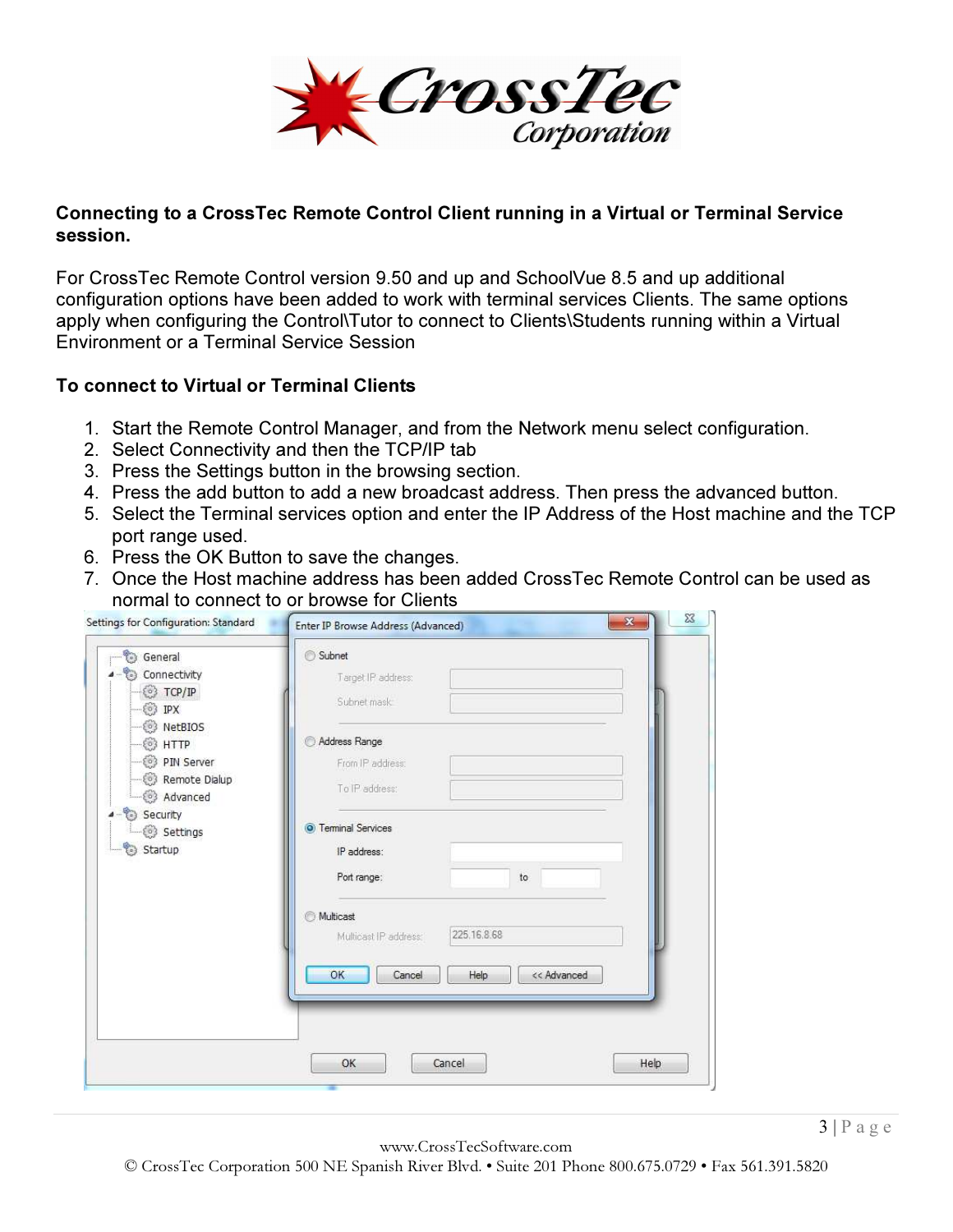

#### Connecting to a CrossTec SchoolVue Student running in a Virtual or Terminal Server session.

#### To connect to Virtual or Terminal Service Students

- 1. Start the CrossTec Tutor and from the SchoolVue menu select configuration.
- 2. Select Connectivity and press the Settings Button in the browsing section.
- 3. Press the add button to add a new broadcast address. Then press the Advanced button.
- 4. Select the Terminal services option and enter the IP Address of the Host machine and the TCP port range used.
- 5. Press the OK Button to save the changes.
- 6. Once the Host machine address has been added CrossTec SchoolVue Tutor can be used as normal to connect to or browse for Students

| CrossTec SchoolVue : CLAUDIO-PC                                                                                                                              |                                                   |            |
|--------------------------------------------------------------------------------------------------------------------------------------------------------------|---------------------------------------------------|------------|
| School Student Group View Layout Planner Journal Window Help                                                                                                 |                                                   |            |
| Settings for Configuration: Period one                                                                                                                       |                                                   | $\Sigma\!$ |
| 4 <sup>-</sup> Start Options                                                                                                                                 | Tutor Identification                              |            |
| Start Options                                                                                                                                                | x<br>Enter IP Browse Address (Advanced)           |            |
| Restrictions<br>Network and Wireless Settings<br>Performance<br>t.<br>Student Selection<br>CrossTec Secure<br>Administration<br>Security<br><b>S</b> Profile | Subnet<br>Target IP address:                      |            |
|                                                                                                                                                              | Subnet mask:                                      |            |
|                                                                                                                                                              | Address Range<br>From IP address:                 |            |
|                                                                                                                                                              | To IP address:                                    |            |
|                                                                                                                                                              | <b>O</b> Teminal Services<br>IP address:          |            |
|                                                                                                                                                              | Port range:<br>to                                 |            |
|                                                                                                                                                              | Multicast<br>225.16.8.68<br>Multicast IP address: |            |
|                                                                                                                                                              | OK<br>Help<br><< Advanced<br>Cancel               |            |
|                                                                                                                                                              |                                                   |            |
|                                                                                                                                                              | Deploy                                            |            |
|                                                                                                                                                              |                                                   |            |
|                                                                                                                                                              | OK<br>Cancel                                      | Help       |
|                                                                                                                                                              |                                                   |            |